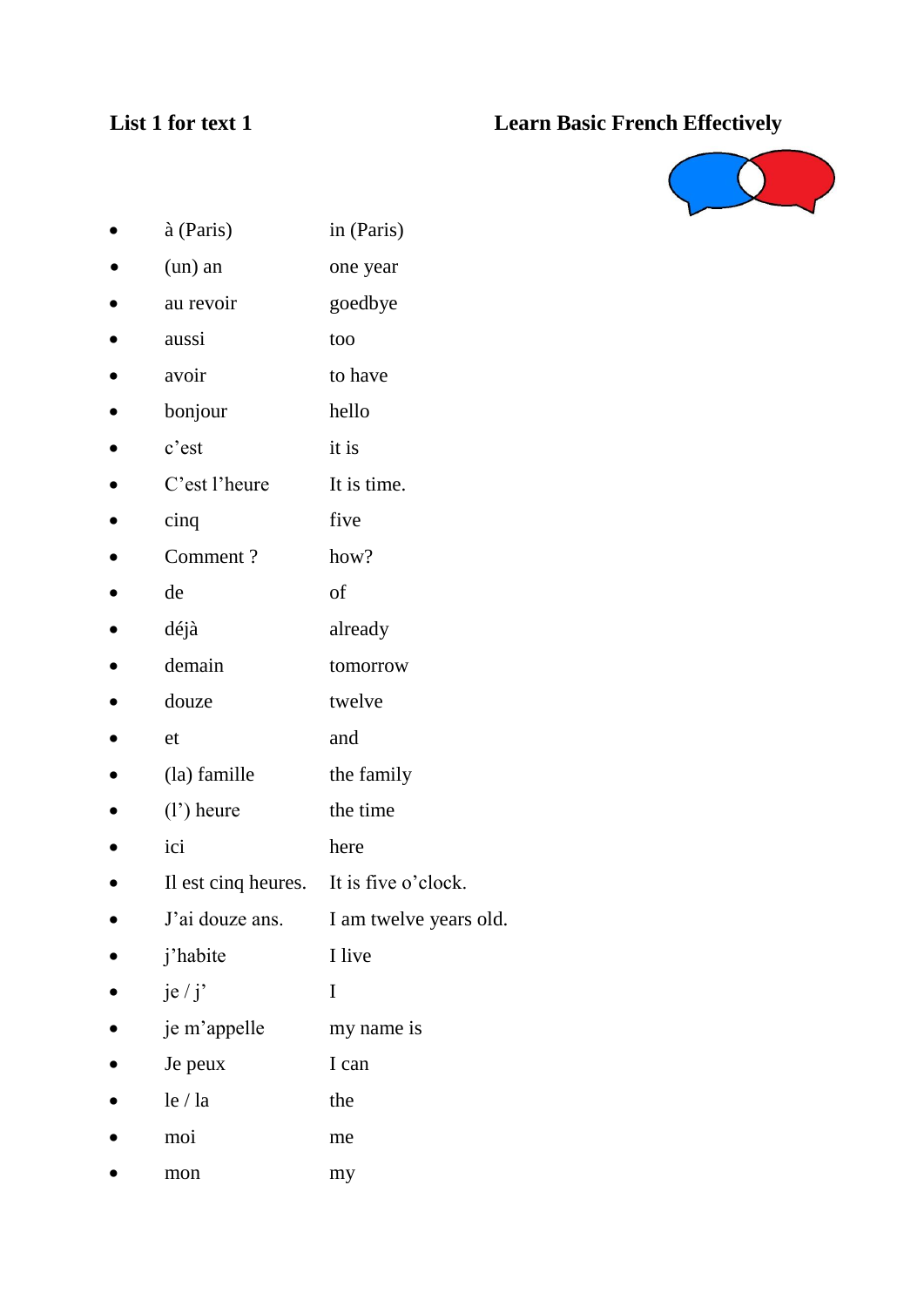- (le) nom the name
- (le) nom de famille the surname
- (le) numéro de téléphone the telephone number
- onze eleven
- $\bullet$  où? where?
- oui yes
- (le) prénom the first name
- peut-être maybe, perhaps
- **presque** almost
- toi you
- ton your
- tu you
- Tu as quel âge ? How old are you?
- tu habites you live
- tu t'appelles your name is
- un one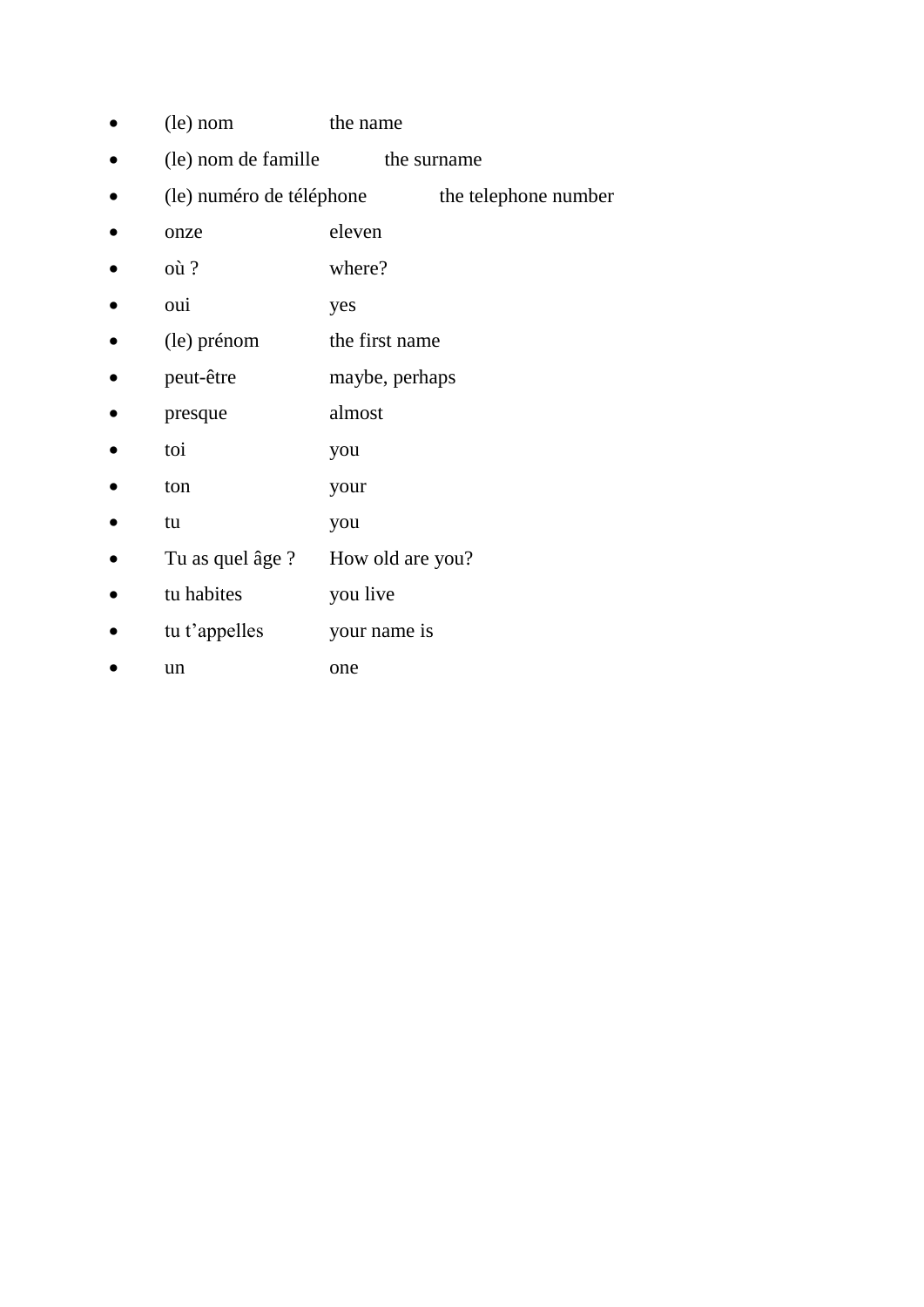# **List 2 for text 2 Learn Basic French Effectively**



## *What you already know.*

- aussi too
- c'est it is
- et and
- (la) famille the family
- $\bullet$  le / la the
- moi me
- mon my
- oui yes
- tu you

### *The new words*

| à la maison  | at home          |
|--------------|------------------|
| alors        | SO.              |
| (tu) as      | you have         |
| avec         | with             |
| (vous) avez  | you have         |
| (nous) avons | we have          |
| beaucoup     | a lot            |
| $(un)$ chat  | a cat            |
| (le) chien   | the dog          |
| chez nous    | at home, at ours |
| cinq         | five             |
| deux         | two              |
| (vous) êtes  | you are          |
|              |                  |

• (le) frère the brother